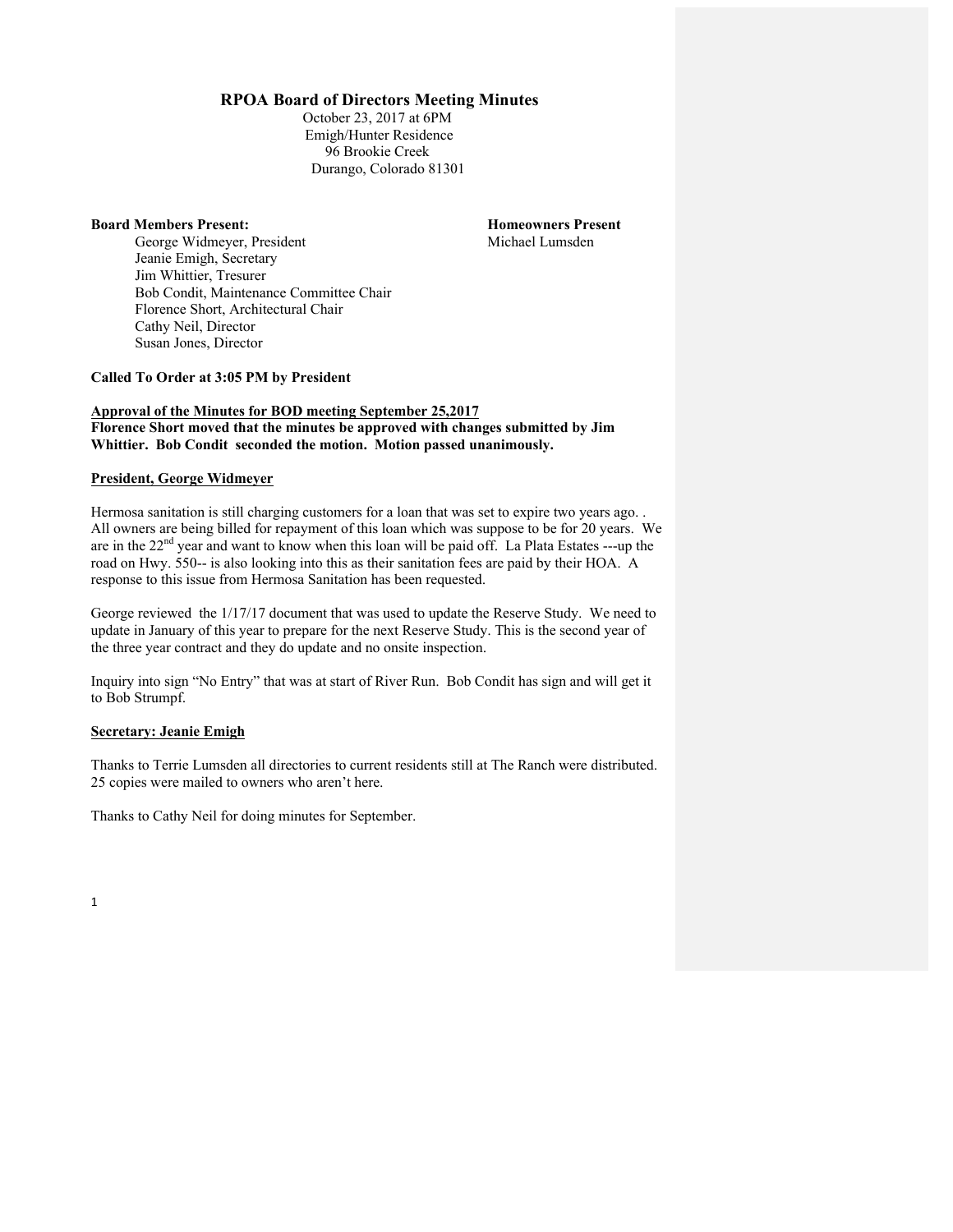Pickle Ball equipment has been stored for winter and Ice Signs are up. The summer swimming and boating signs are in bad shape and need to be replaced. Jeanie will bring an estimate of cost to board to seek approval for replacement of these signs.

# **Treasurer/ Finance Jim Whittier**

Financials from FredrickZink were submitted to the board members. We are within budget.

The investments in the two Vanguard bond funds approved at last month's meeting have been made.

Our federal and state tax returns for fiscal year ended 3/31/2017 have been reviewed and filed and the small amount of tax due have been paid.

# **Nominating:**

No report.

## **Architectural: Florence Short**

**Homeowner**: Lot 71 approved construction is on schedule

**Homeowner:** Lot 84 requested replacement of old fence with split rail fence. Application reviewed and approved.

**Homeowner:** Lot 145 new roof application reviewed and approved.

### **Fall Review:**

### **About one half of properties reviewed**.

Lot 82 trim needs painting/staining, roof shingles need attention

Lot 60 needs stain

Lot 58 and 59 need trim attention

Lot 48 Chimney stain, possibly creosote. Owner alterted to this condition. He will contact Tim Nistler to repair.

Thre are still 43 properties remaining in The Ranch that still have cedar shingles. Most insurance companies will give owners a reduced rate when these are replaced. This can amount to up to a 20% discount. Will put this information in next Roundup.

6 certificates of completion were issued  $-4$  for roofs, 1 deck; and 1 tree and brush removal.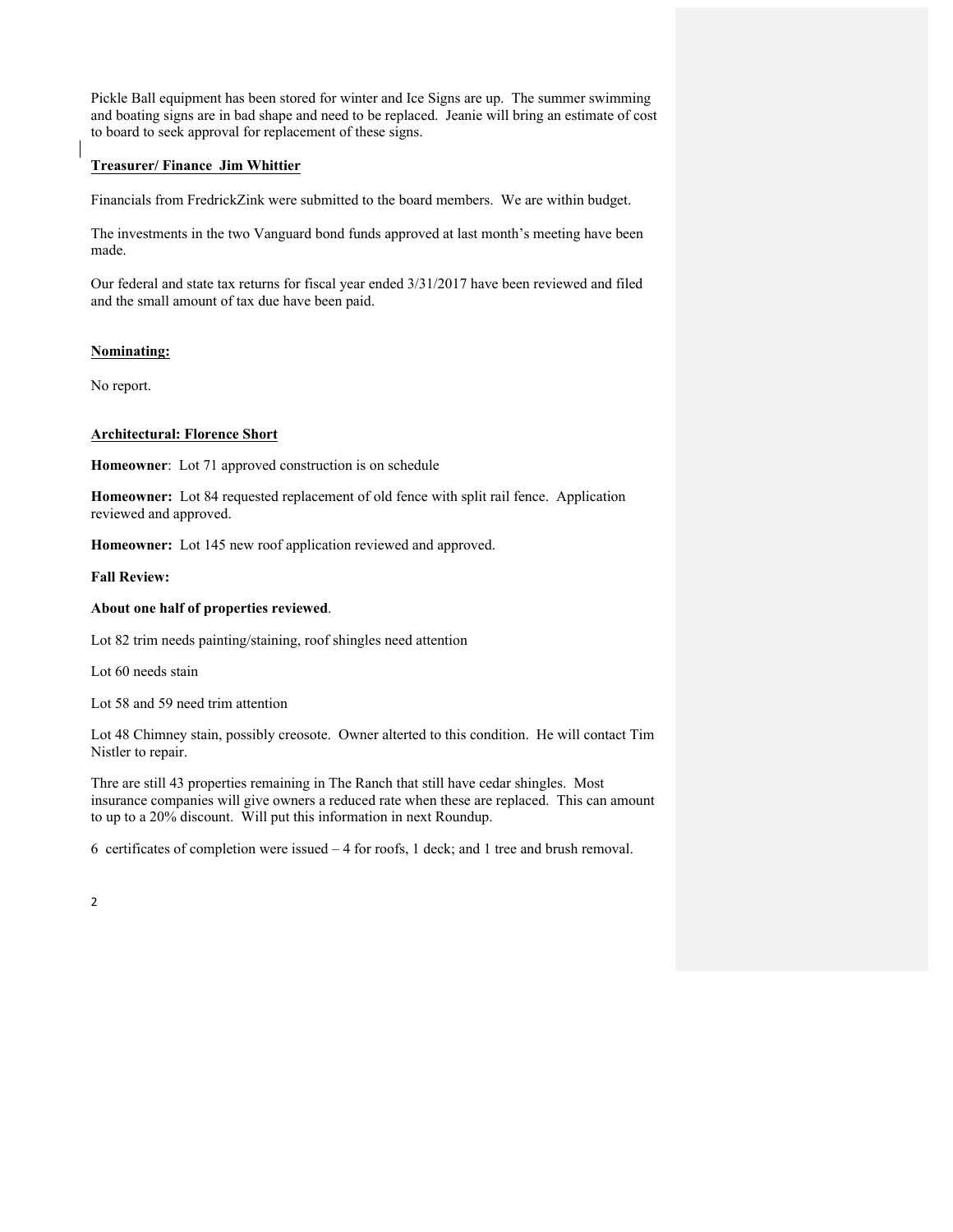## **Maintenance: Bob Condit**

- Fall clean up a big success
- Irrigation blow up was clompleted and the winter shut off of the streams will be Oct 30, 2017.
- Rebate for fall clean up wood chipping will be submitted to Firewise for partial rebate

#### **Items Requiring Action/ Discussion**

• Allocation of parking spots in RV lot discussed. The issue is owners with second vehicle in lot when lot is full and an owner without a spot requests one. Mick Olmstead and Jeanie will work on a revision of the current RV Park Guidelines.

#### **New Business:**

- Goodman fence in back area of the property needs replacement. This will be included in next years budget.
- Mowing and tree removal in the reserve common area was discussed. At present part of the cost is paid for by RPOA and part by owners of the two properties adjacent to that area of the commons. Michael Lumsden discussed the need to mow further into the reserve for fire protection. Not a complete mowing is required but enough to provide a fire break to the additional owners in that area. This will be included in next years budget.

Three trees in the reserve next to Lot 84 were removed as well as a major trim of the tree on Lot 84 that was paid for in part by their neighbors the Lumsden. Much appreciated.

- Bikis tree discussed. This tree is reported to be 300 years old and is currently not in good shape. It is secured with an iron rod and Woodchuck said that possibly with some treatment to the wood it could survive. It might require that part of the tree be removed if this treatment process does not work. The issue will be discussed with the owner. Not clear if the tree is on common ground or owners' property.
- Michael Lumsden asked what process was in place to approve expenditures by the BOD Jim and George stated that any invoice had to be approved by treasurer or president prior to submittal for payment. Michael's question was more in regard to how board approved funds before work done and invoice submitted.

George 11/21/17 9:38 AM **Deleted:** ,